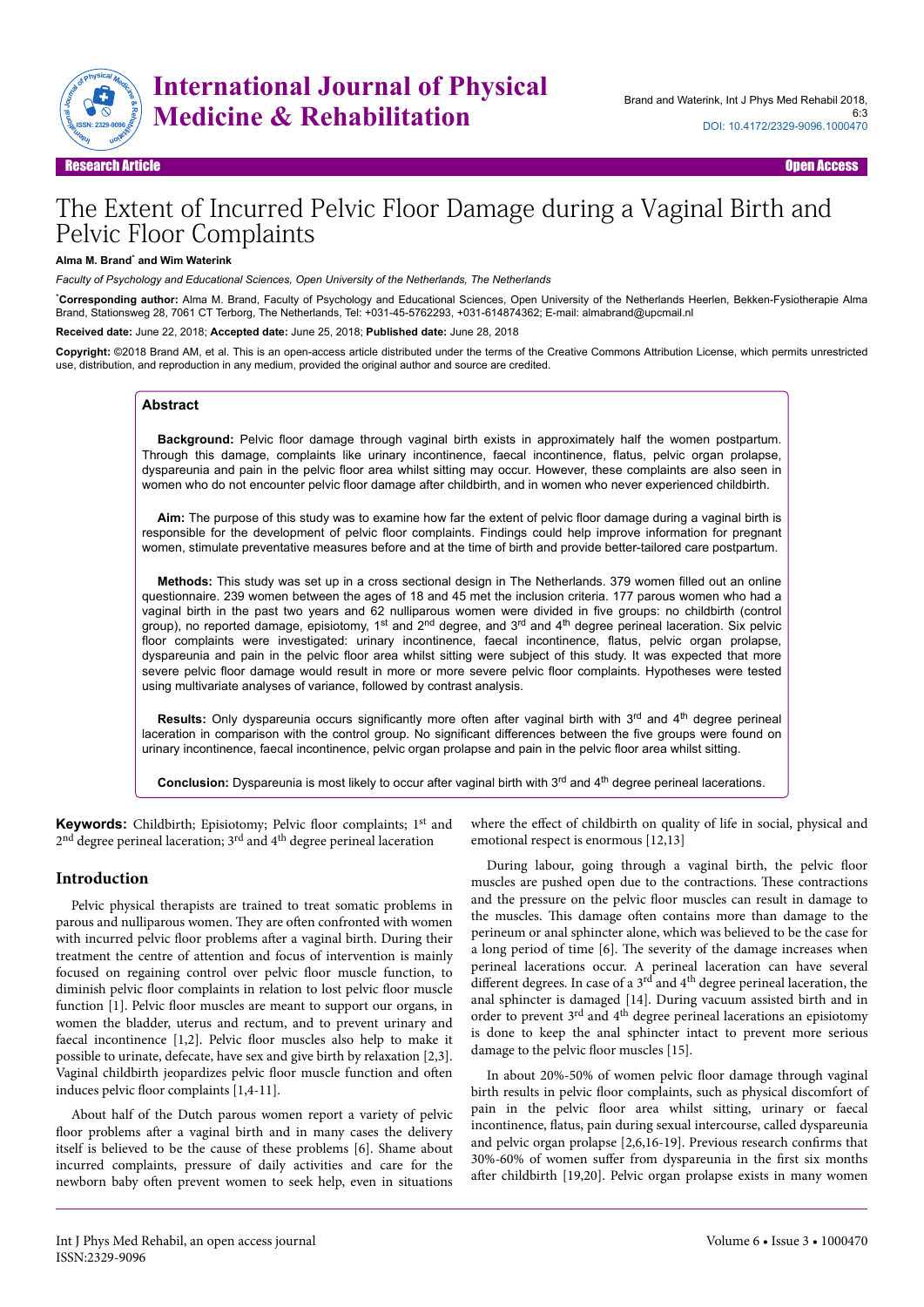after vaginal birth, diminishing spontaneously in many women during the first year postpartum [21]. In premenopausal women the prevalence of pelvic organ prolapse in combination with urinary incontinence is approximately 33% [22]. So, one in three women in the age group of the respondents participating in this survey may suffer from pelvic organ prolapse and urinary incontinence regardless of vaginal childbirth. Previous studies on anal incontinence, a combination of faecal incontinence and flatus in women after an episiotomy, show a definite relation between the extent of the incurred pelvic floor damage during vaginal birth and these complaints [23]. Faecal incontinence appears to be experienced in approximately one in five women [22]. Episiotomies in comparison with lacerations do not protect women from obtaining complaints like flatus or faecal incontinence postpartum [24] Normally, parous women with  $3<sup>rd</sup>$  and 4<sup>th</sup> degree perineal lacerations have a higher risk to suffer from flatus [25].

Besides these potential physical consequences, childbirth induces more changes in women, such as physiological, hormonal changes due to the pregnancy itself and the breastfeeding of the baby, and these changes can also affect sexual functioning [19,26-29]. Psychologically, uncomplicated childbirths tend to increase self-confidence by positive, powerful experiences and complicated childbirths tend to reduce selfconfidence, due to the medical assistance given at the time of birth and a sense of loss of control [30]. Literature study shows that it is possible that psychological complaints, such as for example a post-partum depression are a factor in relation to post-partum pelvic floor complaints [16].

Connective tissue structure and hypermobility alone form a risk factor for urinary incontinence and prolapse [5]. Age at childbirth, length of the birth and contractions, medical assistance in the form of a drip with hormones to induce labour, spontaneous vaginal birth or vacuum assisted birth, the birth weight of the baby (over 8 pounds) and the BMI of the mother are all risk factors for pelvic floor damage in case of a vaginal birth [31,32]. It is despite all these factors a challenging task for pelvic physiotherapists to help women deal with their complaints and regain control over their pelvic floor muscle function.

The experiences of treating parous and nulliparous women with pelvic floor complaints in pelvic physiotherapy practice raised the question if it would be possible to predict which pelvic floor complaints follow a specific extent of pelvic floor damage through vaginal birth. If this is the case then it might be possible to better inform women before labour and develop preventive treatment and adequate care after childbirth. It may also be possible to stimulate more women to seek help for their potential problems. If this is not the case, there must be a different or complementary explanation for the onset of pelvic floor complaints after childbirth.

# Therefore the following research questions are to be answered:

Are there differences in pelvic floor complaints between parous and nulliparous women?

• Do parous women with different extents of incurred pelvic floor damage due to vaginal birth experience different pelvic floor complaints than nulliparous women?

• Is it possible to predict certain complaints in relation to impact of childbirth?

# **Materials and Methods**

## **Design**

This study was set up in a cross sectional design, using a random open online survey to collect data.

Respondents: Respondents were not necessarily attending pelvic physical therapy practice and were Dutch inhabitants. A call for respondents was made, by a link to the questionnaire on a pelvic physiotherapy practice website and was spread on social media, focusing on women. An online questionnaire was used, taking into consideration the intimate character of the included questions and that online questionnaires are less likely to be filled out with social desirable answers [33]. Parous women that had had a vaginal birth in the past two years and were between the age of 18 and 45-years-old were included to form the target group. Nulliparous women in the same age group formed the control group.

## **Procedure**

This research project was assessed for the need for medical ethical approval adopted by the Open University of the Netherlands and approved [34]. Нe fact that respondents only had to fill out an online questionnaire, without undergoing any physical testing or behavioural change did not qualify this study for further ethical testing.

Some general demographic questions about age, relationships, amount of vaginal births and sexual orientation were asked as well as questions about the extent of pelvic floor damage through a recent vaginal birth and presence of pelvic floor complaints. Нe online questionnaire was available for a year between March 2015 and March 2016. An introduction letter contained an explanation of the questionnaire and provided information about the analyses of the data. Respondents took part on an anonymous and voluntary basis according to all laws and regulations applicable for Dutch scientific research. Furthermore, participants were informed that some questions were of an intimate nature and that they could quit the survey at any time. If participants approved of all this, they gave their informed consent by clicking on the "I accept" button and were linked to the questions. All participants were thanked for cooperating and received a debriefing immediately after finishing filling out the questionnaire. Нe in online entered data were automatically saved in an Excel sheet.

## **Measurements**

In this study self-constructed inventory questions were used about pelvic floor complaints, childbirth and in the case of childbirth, the extent of pelvic floor damage. So, the choices in answers were: 1. no childbirth, 2. no reported damage after childbirth, 3. episiotomy, rupture, 4. meaning 1<sup>st</sup> and 2<sup>nd</sup> degree perineal lacerations and (sub) total rupture, 5. meaning  $3<sup>rd</sup>$  and  $4<sup>th</sup>$  degree perineal lacerations. Six typical pelvic floor complaints (PFC) based on findings from literature study and experience from pelvic physiotherapy practice were formulated. Нese involved the presence of urinary incontinence (UI), faecal incontinence (FI), flatus (FL), pelvic organ prolapse (POP), dyspareunia (DP) and pain in the pelvic floor area whilst sitting (PPS). The six questions were scored on a 4-point scale rating the severity of the complaints as: 0. no problems at all, 1. problems once a month, 2. problems once a week and 3. daily problems.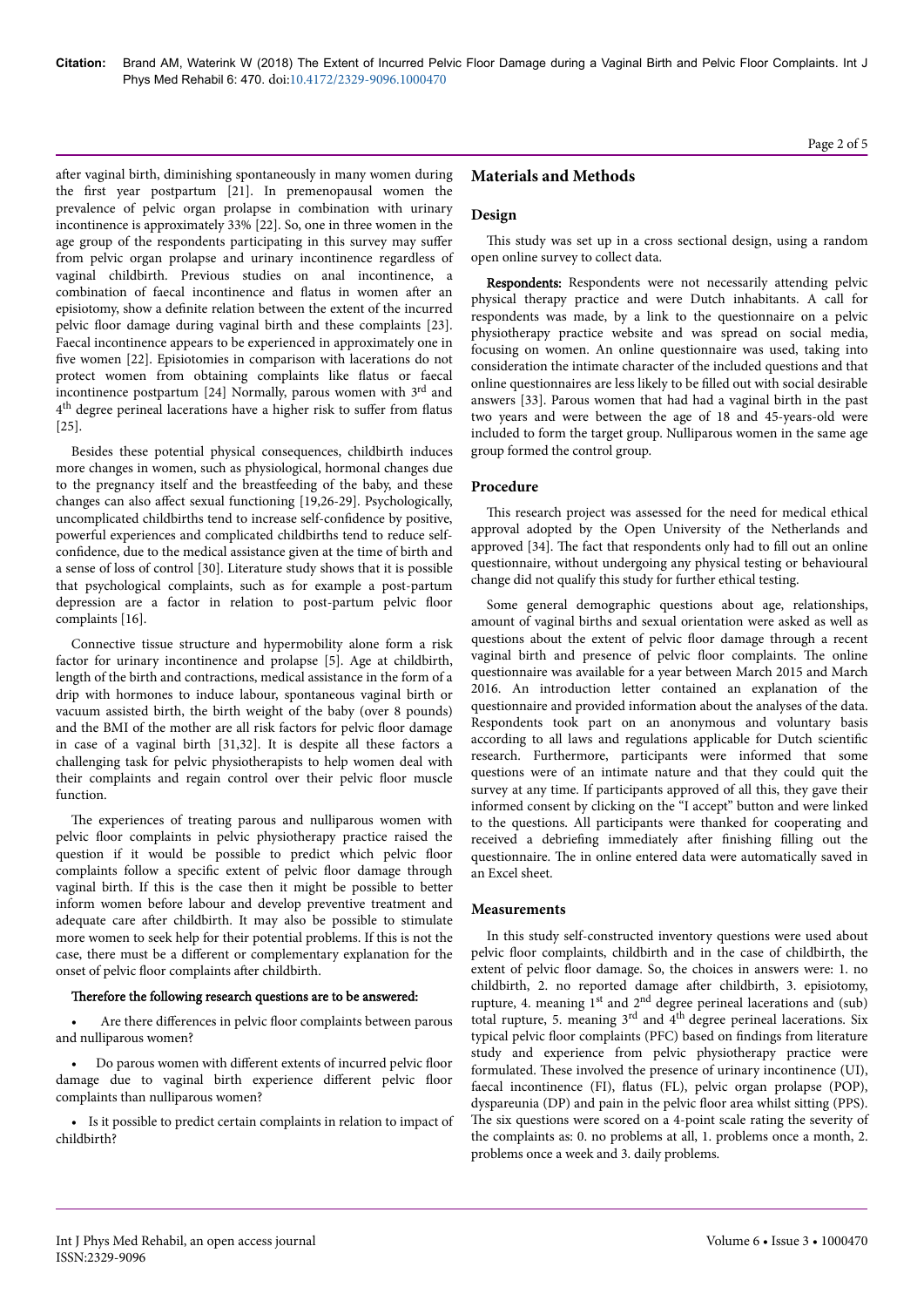# **Data analysis**

Data analysis was done in SPSS, version 24. Respondents were excluded for age under 18, being male, missing scores on having children, birth that was not vaginal, missing scores on the extent of incurred pelvic floor damage and or pelvic floor complaints. Hypotheses were tested using multivariate analyses of variance (MANOVA). Нe significance level used is p<0.05. Significant multivariate effects were followed by contrast analyses. Age and the number of vaginal births were added as covariates.

# **Results**

A total of 379 women filled out the questionnaire in reaction to our online call for respondents of which 239 met the inclusion criteria. Power analysis for F-tests, MANOVA (special effects and interactions) conducted a priori indicated a sample size of at least 119 respondents, bases on five groups, five predictors and six response variables in order to get meaningful results. The effect size of this calculation was .06.

The control group was formed by 62 nulliparous women (mean age 29.21 years (SD=6.22)). Нe target group, parous women with a child under the age of two-years-old that was born though vaginal birth consisted of 177 women (mean age 31.24 years (SD=4.54)). With regard to this group, 88 women had one child, 63 women had two children, 20 women had three children and 6 women had four children. Furthermore, 35 women in the target group reported no damage after vaginal birth, 48 women reported an episiotomy, and 77 women reported  $1<sup>st</sup>$  and  $2<sup>nd</sup>$  degree perineal lacerations and 17 women reported 3rd and 4th degree perineal lacerations. A total of 95 women out of the target group reported positive on one of the six pelvic floor complaints questions. Out of the control group, 33 women reported positive on one of the six pelvic floor complaints questions.

As can be seen in Table 1, meaningful correlations were observed amongst the majority of the scores on the pelvic floor complaints questions. Нe strongest correlation is found between urinary incontinence and pelvic organ prolapse (r=0.33).

|            | UI        | FI        | FL.      | <b>POP</b> | <b>DP</b> | <b>PPS</b> |
|------------|-----------|-----------|----------|------------|-----------|------------|
| UI         |           |           |          |            |           |            |
| FI         | $0.19**$  |           |          |            |           |            |
| FL.        | 0.08      | $0.26***$ |          |            |           |            |
| <b>POP</b> | $0.33***$ | $0.24***$ | $0.19**$ |            |           |            |
| <b>DP</b>  | $0.24***$ | $0.23***$ | 0.05     | 0.09       |           |            |
| <b>PPS</b> | $0.23***$ | 0.08      | $0.18*$  | $0.22***$  | $0.19**$  |            |

Table 1: Inter-item correlations of Pelvic Floor Complaints (Note. N=239, \*p<0.05, \*\*p<0.005, \*\*\*p<0.001, UI=Urinary incontinence, FI=Faecal incontinence, FL=Flatus, POP=Pelvic organ prolapse, DP=Dyspareunia, PPS=Pain in the pelvic floor area whilst sitting).

The multivariate analysis did show a significant overall result, Pillai's Trace=0.20, (F=2.04, df=(24.920), p=0.002), indicating a difference in the level of reported pelvic floor complaints between the five groups. The univariate F tests showed a significant difference for the five groups on flatus and dyspareunia (Table 2). With regard to the covariates age and number of vaginal births, the univariate F tests showed a significant effect for age on flatus (F=9.06, df= $(1,227)$ ,

|            | 1          | $\overline{2}$ | 3          | 4          | 5              |         |
|------------|------------|----------------|------------|------------|----------------|---------|
| <b>PFC</b> | M(SD)      | M (SD)         | M (SD)     | M(SD)      | M(SD)          | F       |
| UI         | 0.19(.54)  | 0.20(.53)      | 0.49(.91)  | 0.48(.77)  | 0.65(.86)      | 2.02    |
| FI.        | 0.03(0.18) | 0.00(0.00)     | 0.00(0.00) | 0.00(0.00) | 0.06(.24)      | 1.6     |
| FL.        | 0.68(1.07) | 0.14(0.55)     | 0.36(.84)  | 0.21(.41)  | 0.65<br>(1.00) | $3.40*$ |
| PO<br>P    | 0.02(0.13) | 0.00(0.00)     | 0.23(0.72) | 0.21(.74)  | 0.18(.73)      | 1.64    |
| <b>DP</b>  | 0.29(.58)  | 0.26(.66)      | 0.31(.65)  | 0.27(.64)  | 0.88(.93)      | $3.68*$ |
| <b>PPS</b> | 0.00(0.00) | 0.49<br>(1.01) | 0.57(1.03) | 0.42(.85)  | 0.59<br>(1.06) | 1.61    |

Table 2: The extent of incurred pelvic floor damage during vaginal birth ((Means and MANOVA-results) Note: N=239, \*p<0.05, 1=No childbirth,  $2=No$  reported damage after childbirth,  $3=E$ pisiotomy, 4=Rupture, meaning  $1<sup>st</sup>$  and  $2<sup>nd</sup>$  degree perineal lacerations, 5=(Sub) Total rupture, meaning 3<sup>rd</sup> and 4<sup>th</sup> Degree perineal lacerations, PFC=Pelvic floor complaints, UL=Urinary incontinence, FI=Faecal incontinence, FL=Flatus, POP=Pelvic organ prolapse, DP=Dyspareunia, PPS=Pain in the pelvic floor area whilst sitting).

Contrast analyses, simple contrasts (first) showed a significant difference for flatus between nulliparous women in the control group and parous women in the group 'no damage'  $(p=0.01)$ , the group 'episiotomy' (p=0.04) and the group 'rupture' (p=0.00). A significant difference was found for dyspareunia between the nulliparous women in the control group and parous women in the group '(sub) total rupture' (p=0.00). In the current research group nulliparous women suffer significantly more often from flatus than parous women without damage, an episiotomy or a 1<sup>st</sup> and 2<sup>nd</sup> degree perineal laceration. Furthermore, only after a 3<sup>rd</sup> and 4<sup>th</sup> degree perineal laceration parous women suffer significantly more from dyspareunia than nulliparous women.

## **Discussion**

Only dyspareunia occurred significantly more often in parous women after vaginal birth with  $3<sup>rd</sup>$  and  $4<sup>th</sup>$  degree perineal laceration in comparison with the control group of nulliparous women. For urinary incontinence, faecal incontinence, flatus, pelvic organ prolapse and pain in the pelvic floor area whilst sitting no significant main effects were found between the five groups. With these results this study contributes to more evidence for the prevalence of dyspareunia postpartum, also gently indicating it to be more prevalent after specific sort of damage, such as  $3<sup>rd</sup>$  or  $4<sup>th</sup>$  degree perineal lacerations.

This study also shows pelvic organ prolapse not to be more prevalent in parous women in comparison to nulliparous women. Нe previously mentioned spontaneously diminishing aspect of pelvic organ prolapse in the first year after childbirth could be the reason why no significant relation was found between the extent of incurred pelvic floor damage and pelvic organ prolapse. The fact that pelvic organ prolapse also exists in nulliparous women, making this complaint not necessarily a specific resultant of pelvic floor damage through childbirth. Нe significant inter-item correlations between pelvic organ

### Page 3 of 5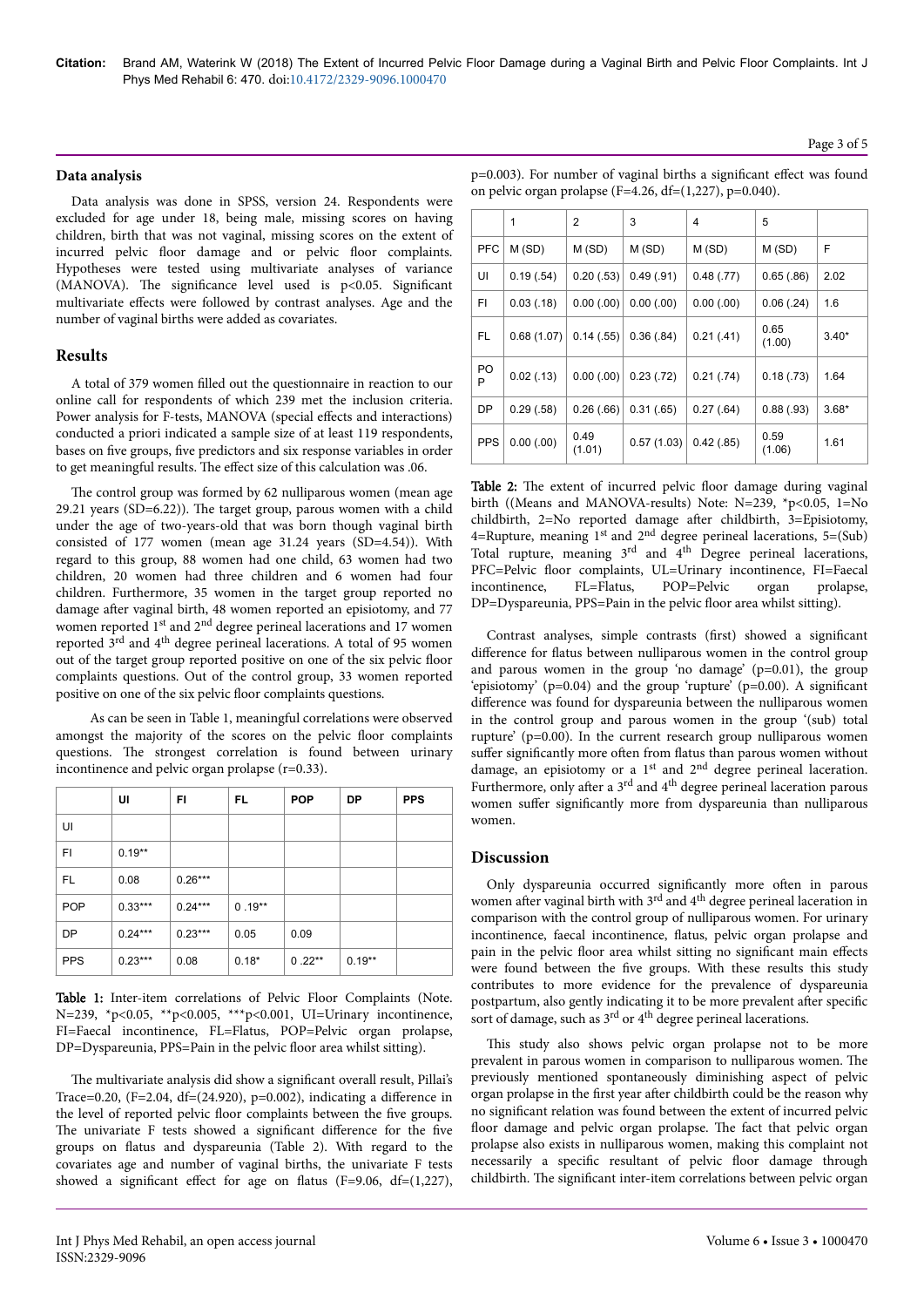# Page 4 of 5

prolapse and urinary incontinence in this study support the prevalence of this combination of complaints, but do not specifically link them to pelvic floor damage through vaginal birth. Urinary incontinence tends to increase with more severe impact, but is not found significant in relation to pelvic floor damage through vaginal birth.

Knowing that approximately one in five women experience faecal incontinence, the outcome on this specific complaint in our study is surprisingly low. In the current research group flatus occurred more often in nulliparous women than in parous women after vaginal birth with no reported damage, an episiotomy or a 1<sup>st</sup> and 2<sup>nd</sup> degree perineal laceration. For nulliparous women in comparison with the parous women who had a 3<sup>rd</sup> and 4<sup>th</sup> degree perineal laceration no significant difference on flatus was found. This is contrary to findings in previous studies. Нe remarkable high prevalence of flatus in nulliparous women in this study raises questions. Previous studies report no significant difference in flatus between parous and nulliparous women [35]. No literature was found to explain the high prevalence of flatus in nulliparous women. More research is needed to be able to give a satisfactory explanation for this remarkable finding.

It may well be that the somatic questions without calculating other risk factors for pelvic floor complaints do not cover the full implications of the effects of a vaginal birth. In possible follow-up studies more research and careful thought will have to be put in the construction of a more internally consistent inventory list of questions on pelvic floor complaints after vaginal birth. In this study the explicit choice was made to examine the effect of the extent of pelvic floor damage through vaginal birth on just the most prevalent pelvic floor complaints mentioned in already published research to see if a prediction could be made of which complaints could be expected after a specific sort of pelvic floor damage through vaginal birth.

If this study is to be followed up, another factor to consider is measuring the extent of the damage to the pelvic floor muscles more adequately by performing a physical examination to determine hidden perineal damage post-partum [36,37]. Нe fact that this study has been done as an anonymous online survey made it impossible to perform a physical examination on the respondents. Нe extent and severity of the results of pelvic floor damage post-partum could also be examined more specific by using validated questionnaires on urinary and faecal incontinence, flatus, pelvic organ prolapse, pain and dyspareunia.

Childbirth, according to the results in this study, does not seem to be the only factor responsible for incurring pelvic floor complaints, even though there is some careful prediction possible from physical damage through childbirth on pelvic floor complaints. Нis raises questions as to why nulliparous women suffer pelvic floor complaints and which other variables play a role in the prevalence of pelvic floor complaints in parous and nulliparous women. Do sexual and psychological aspects have any relation with pelvic floor complaints?

# **Conclusion**

Dyspareunia is most likely to occur after vaginal birth with 3<sup>rd</sup> and 4<sup>th</sup> degree perineal lacerations. With this finding this study contributes to more evidence for the prevalence of dyspareunia postpartum. In future studies it will be interesting to find more evidence for specific pelvic floor complaints in relation to specific damage to the pelvic floor muscles. Нis could possibly lead to better-tailored care for pregnant women at the time of birth and pre- and postpartum. Professionals working with pregnant women and women post-partum could be better informed about the effect of the extent of pelvic floor damage

through vaginal birth and consequent pelvic floor complaints, so they can offer preventative advice and pelvic floor muscle training. Preventative actions may contribute to a better quality of life in physical, emotional, sexual and psychological respect pre- and postpartum. Also partners could be better informed about the most frequent complaints and consequences after vaginal birth to make these more communicable and understood. More insight in the role of possible sexual and psychological consequences of childbirth may add to better care for women suffering from pelvic floor complaints.

# **Acknowledgement and Disclosure**

The authors are grateful to all participants to have taken the time and made the effort to fill out our questionnaire.

# **Conflict of Interest**

The authors report no conflict of interest and there was no financial support for this research.

# **References**

- Elneil S (2009) Complex pelvic floor [failure and associated problems. Best](https://doi.org/10.1016/j.bpg.2009.04.011) [Pract Res Clin Gastroenterol 23: 555-573.](https://doi.org/10.1016/j.bpg.2009.04.011)
- 2. [Bharucha AE \(2006\) Pelvic](https://doi.org/10.1111/j.1365-2982.2006.00803.x) floor: anatomy and function. [Neurogastroenterol Motil 18: 507-519.](https://doi.org/10.1111/j.1365-2982.2006.00803.x)
- 3. [Espuña Pons M \(2009\) Sexual health in women with pelvic](https://doi.org/10.1007/s00192-009-0828-7) floor [disorders: measuring the sexual activity and function with](https://doi.org/10.1007/s00192-009-0828-7) [questionnaires-a summary. Int Urogynecol J Pelvic Floor Dysfunct 20:](https://doi.org/10.1007/s00192-009-0828-7) [65-71.](https://doi.org/10.1007/s00192-009-0828-7)
- 4. [Bazi T, Takahashi S, Ismail S, Bø K, Ruiz-Zapata AM, et al. \(2016\)](https://doi.org/10.1007/s00192-016-2993-9) Prevention of pelvic floor [disorders: international urogynecological](https://doi.org/10.1007/s00192-016-2993-9) [association research and development committee opinion. Int](https://doi.org/10.1007/s00192-016-2993-9) [Urogynecol J 27: 1785-1795.](https://doi.org/10.1007/s00192-016-2993-9)
- 5. [Campeau L, Gorbachinsky I, Badlani GH, Andersson KE \(2011\) Pelvic](https://doi.org/10.1111/j.1464-410X.2011.10385.x) floor [disorders: linking genetic risk factors to biochemical changes. BJU](https://doi.org/10.1111/j.1464-410X.2011.10385.x) [Int 108: 1240-1247.](https://doi.org/10.1111/j.1464-410X.2011.10385.x)
- 6. Dietz HP (2013) Pelvic floor [trauma in childbirth. Aust N Z J Obstet](https://doi.org/10.1111/ajo.12059) [Gynaecol 53: 220-230.](https://doi.org/10.1111/ajo.12059)
- 7. Eliasson K, Edner A, Mattsson E (2008) Urinary incontinence in very young and mostly nulliparous women with a history of regular organised high-impact trampoline training: occurrence and risk factors. Int Urogynecol J Pelvic Floor Dysfunct 19: 687-696.
- 8. [Love B \(2015\) Pelvic Floor Muscle Dysfunction: A Physical](https://doi.org/10.1016/j.nurpra.2015.08.020) Therapist's [Approach. J nurse pract 11: 1060-1061.](https://doi.org/10.1016/j.nurpra.2015.08.020)
- 9. Petros P (2007) Function, dysfunction and management according to the integral theory. Berlin: Springer p. 14-50.
- 10. [Slieker-Ten Hove MC, Pool-Goudzwaard A, Eijkemans R,](https://doi.org/10.1007/s00192-009-1037-0) Steegers-Нeunissen [R, Burger C, et al. \(2010\) Pelvic](https://doi.org/10.1007/s00192-009-1037-0) floor muscle function in a [general population of women with and without pelvic organ prolapse. Int](https://doi.org/10.1007/s00192-009-1037-0) [Urogynecol J 21: 311-319.](https://doi.org/10.1007/s00192-009-1037-0)
- 11. Tennfjord [MK, Hilde G, Stær-Jensen J, Siafarikas F, Ellström Engh M, et](https://doi.org/10.1111/1471-0528.13823) al. (2016) Effect of postpartum pelvic floor [muscle training on vaginal](https://doi.org/10.1111/1471-0528.13823) [symptoms and sexual dysfunction—secondary analysis of a randomised](https://doi.org/10.1111/1471-0528.13823) [trial. BJOG 123: 634-642.](https://doi.org/10.1111/1471-0528.13823)
- 12. Abdool Z, Нakar [R, Sultan AH \(2009\) Postpartum female sexual](https://doi.org/10.1016/j.ejogrb.2009.04.014) [function. Eur J Obstet Gynecol Reprod Biol 145: 133-137.](https://doi.org/10.1016/j.ejogrb.2009.04.014)
- 13. [Buurman MBR, Lagro-Janssen ALM \(2013\) Women's perception of](https://doi.org/10.1111/j.1471-6712.2012.01044.x) postpartum pelvic floor [dysfunction and their help-seeking behaviour: a](https://doi.org/10.1111/j.1471-6712.2012.01044.x) [qualitative interview study. Scand J Caring Sci 27: 406-413.](https://doi.org/10.1111/j.1471-6712.2012.01044.x)
- 14. Schwertner-Tiepelmann N, Нakar [R, Sultan AH, Tunn R \(2012\)](https://doi.org/10.1002/uog.11080) [Obstetric levator ani muscle injuries: current status. Ultrasound Obstet](https://doi.org/10.1002/uog.11080) [Gynecol 39: 372-383.](https://doi.org/10.1002/uog.11080)